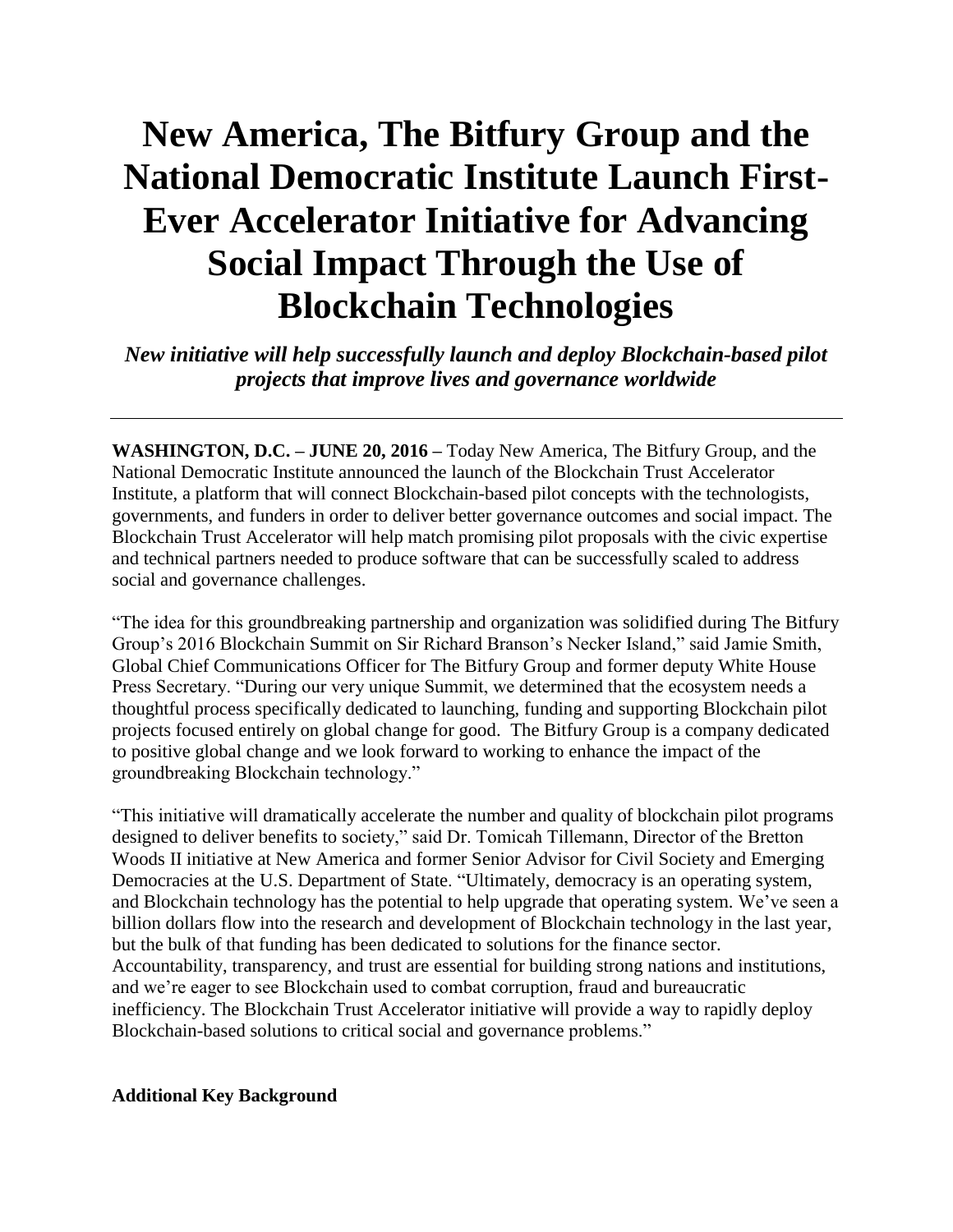The Blockchain Trust Accelerator initiative will be managed through New America and will focus on locating, matching and supporting individuals from the technology, business, academia, governments, and philanthropy spheres to pursue pilot programs using Blockchain technology.

The Blockchain Trust Accelerator initiative team plans to establish a Board of Directors from diverse backgrounds who are all dedicated to global change for better.

The Blockchain Trust Accelerator initiative will begin reviewing proposals through an online portal in July 2016. Pilot proposals will be evaluated and reviewed by the Blockchain Trust Accelerator Board for their probability and maximization of success, feasibility of implementation, and opportunities for scaling-up and partnership. Highly ranked proposals will then be matched with governments and funding opportunities for implementation. The review board of the Blockchain Trust Accelerator will oversee the Blockchain pilot programs and conduct periodic reviews to ensure the projects are progressing and communicate results to both stakeholders and the public.

New America, The Bitfury Group and NDI welcome additional partners to the Blockchain Trust Accelerator Team and look forward to expanding our coalition with additional partners who are dedicated to democracy, good governance, and positive global impact.

More information will be available at [www.newamerica.org](http://www.newamerica.org/) and www.bitfury.org in the coming weeks.

### **About New America**

Founded in 1999, New America is a think tank and civic enterprise committed to renewing American politics, prosperity, and purpose in the Digital Age. We generate big ideas, bridge the gap between technology and policy, and curate broad public conversation.

### **About The Bitfury Group**

The Bitfury Group is the leading full service Blockchain technology company and one of the largest private infrastructure providers in the Blockchain ecosystem. The Bitfury Group develops and delivers both the software and the hardware solutions necessary for businesses, governments, organizations and individuals to securely move an asset across the Blockchain. The expertise of The Bitfury Group ensures successful, easy, fast, secure and costeffective connectivity to the Blockchain. The Bitfury Group is a global team of experts in technology, business, communications, security and civil society. The Bitfury Group believes the Blockchain can and will open new doors for global economic opportunity and prosperity, and its mission is to create and advance Blockchain applications that will further promote innovation and the advancement of the peer-to peer economy and the Economy of Things.

### **About Blockchain Technology**

The Blockchain is a transformational, peer-to-peer technology that facilitates direct asset transfer through a decentralized network. Its transparency, simplicity and low cost extend its applications well beyond finance, and its security makes it a valuable tool for fighting cybercrime.